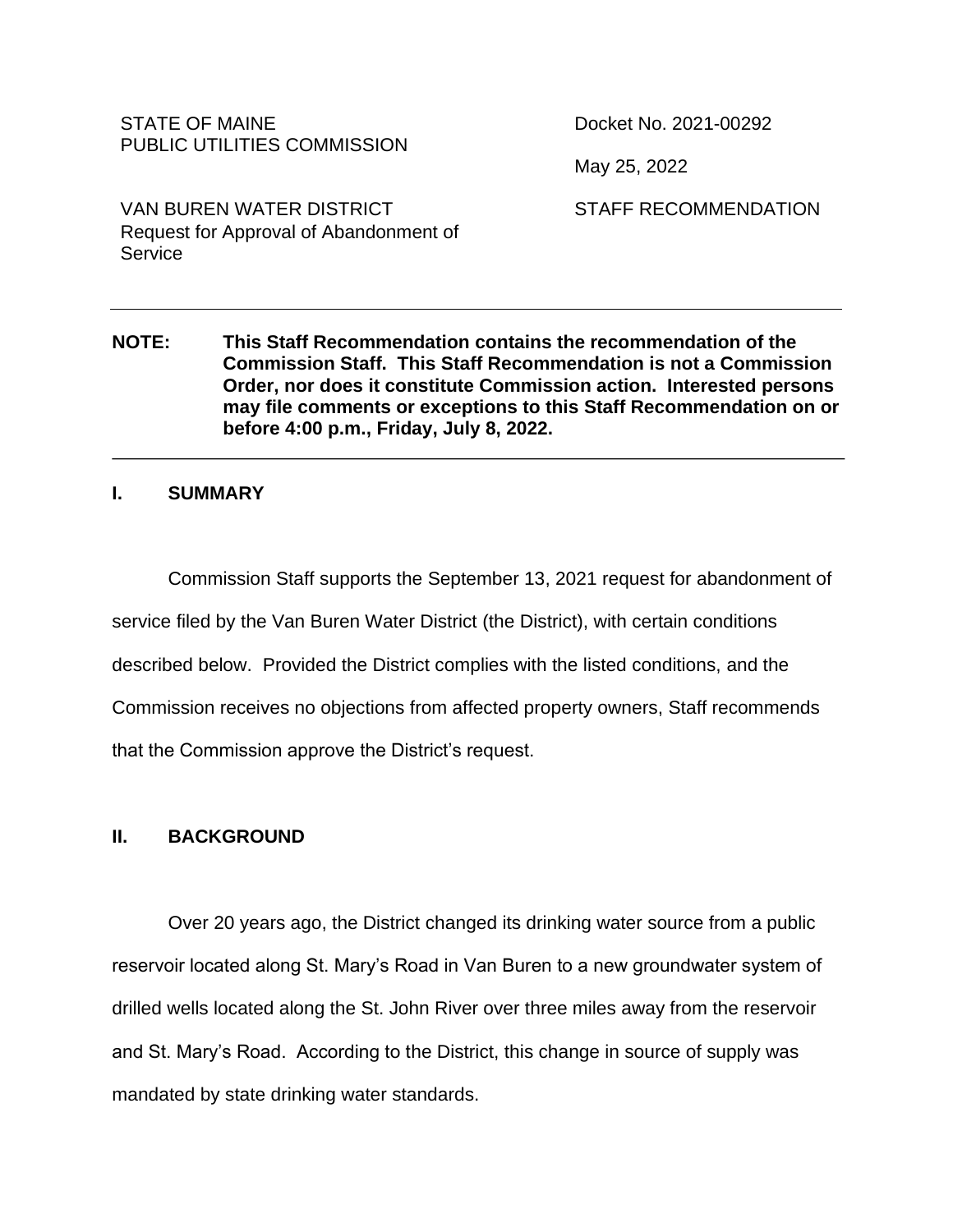**Staff Recommendation - 2 - Docket No. 2021-00292**

As a result, approximately seven customers—some seasonal and some yearround—located along St. Mary's Road, who had been served directly from the reservoir, now found themselves over three miles from the District's new source of supply.<sup>1</sup> In grappling with the question of how to, or if the District could, continue to serve the St. Mary's Road customers, the District contacted the Commission's Staff for guidance. In early 1991, Ray Hammond, a Senior Utility Engineer at the Commission responded to the District with an informal letter outlining four possible resolutions to the District's dilemma.

One alternative was for the District to attempt to secure authorization from the relevant authorities to continue to serve the St. Mary's Road customers with untreated water from the reservoir. Mr. Hammond did not think this effort would be successful. Another alternative would be for the District to serve the St. Mary's Road customers from the new source of supply. A third alternative would be to negotiate a written agreement with each St. Mary's Road customer whereby the customer would agree to discontinue receiving service from the District in exchange for a District-installed drilled well should such a well provide acceptable quality water. The fourth alternative would be a District petition to the Commission for complete abandonment of service to the St. Mary's Road customers. Mr. Hammond noted that in the case of an abandonment the Commission could require the District to provide or contribute to a replacement water

<sup>&</sup>lt;sup>1</sup> The District's initial filing states that there are five customers, however, as discussed below, when the District provided contact information for the affected property owners, the District provided information for seven affected properties on St. Mary's Road.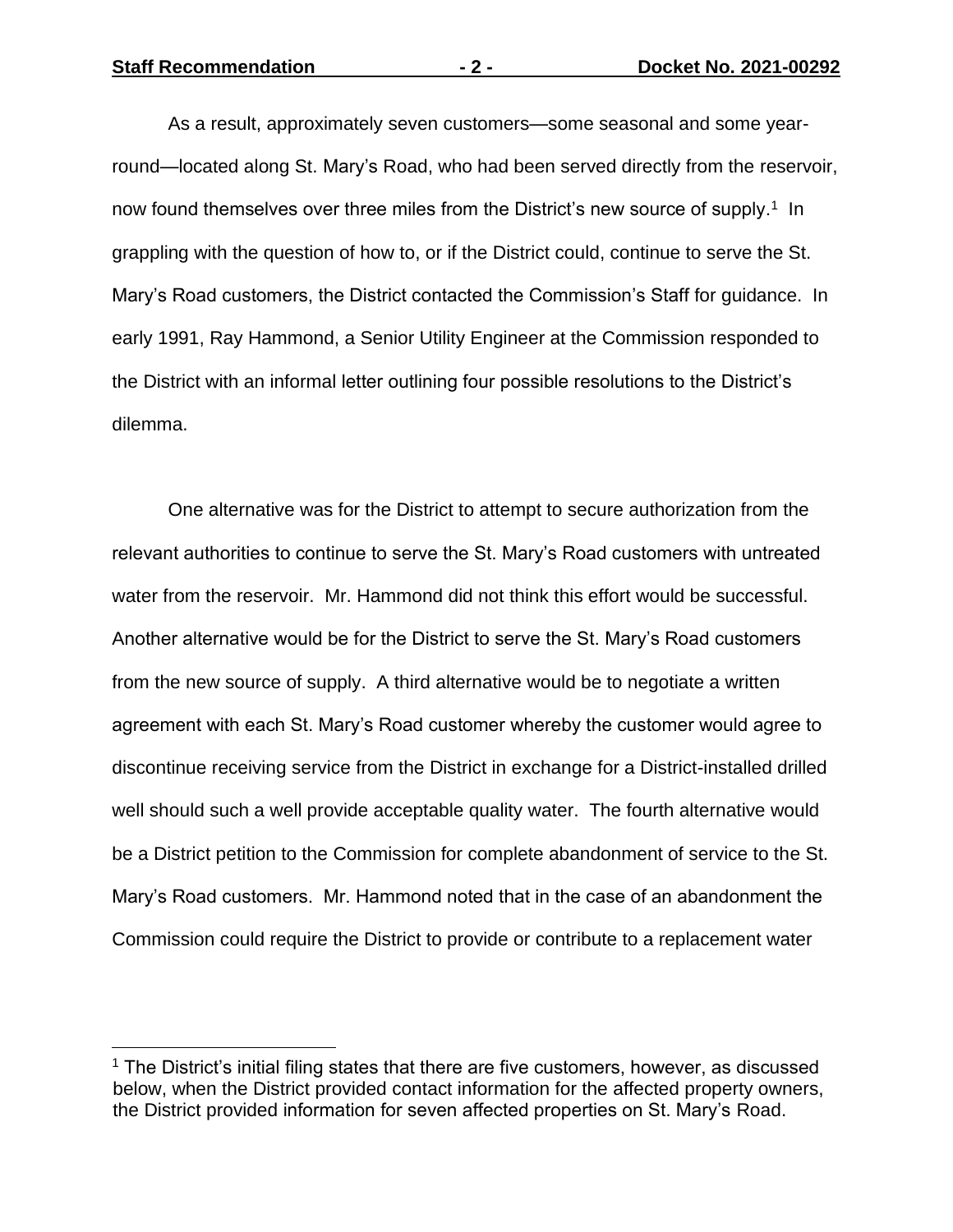supply for the abandoned customers. Ultimately, Mr. Hammond recommended that the District serve the St. Mary's Road customers from the new source of supply.

According to the District, it quickly dispensed with the first two options. In the District's view, continuing to provide water from the reservoir could have long-term supply issues and, in any event, providing untreated water would be unlikely to pass muster with the State's Drinking Water Program. As between the two remaining options, the District chose to proceed with drilling wells for customers as opposed to seeking Commission approval for abandonment of service. The District considered the well drilling option to be the least burdensome option for the St. Mary's Road customers.

Accordingly, the District appears to have entered into agreements with the St. Mary's Road customers to drill wells—either individual wells or, for properties located close together, a common, shared well—in exchange for the customers agreeing to no longer receive water service from the District. The District also apparently agreed to pay the cost of electric power for the pumps in each well, and to activate and deactivate the wells for the seasonal customers.<sup>2</sup>

This state of affairs continued for the next twenty-odd years until September 13, 2021, when the District filed with the Commission a request to cease maintaining,

 $2$  The Commission is using the term "apparently" in the sentences above because the wells exist and the District has been paying the electric bill; however, the District cannot locate any written and signed agreements between the District and any St. Mary's Road customer.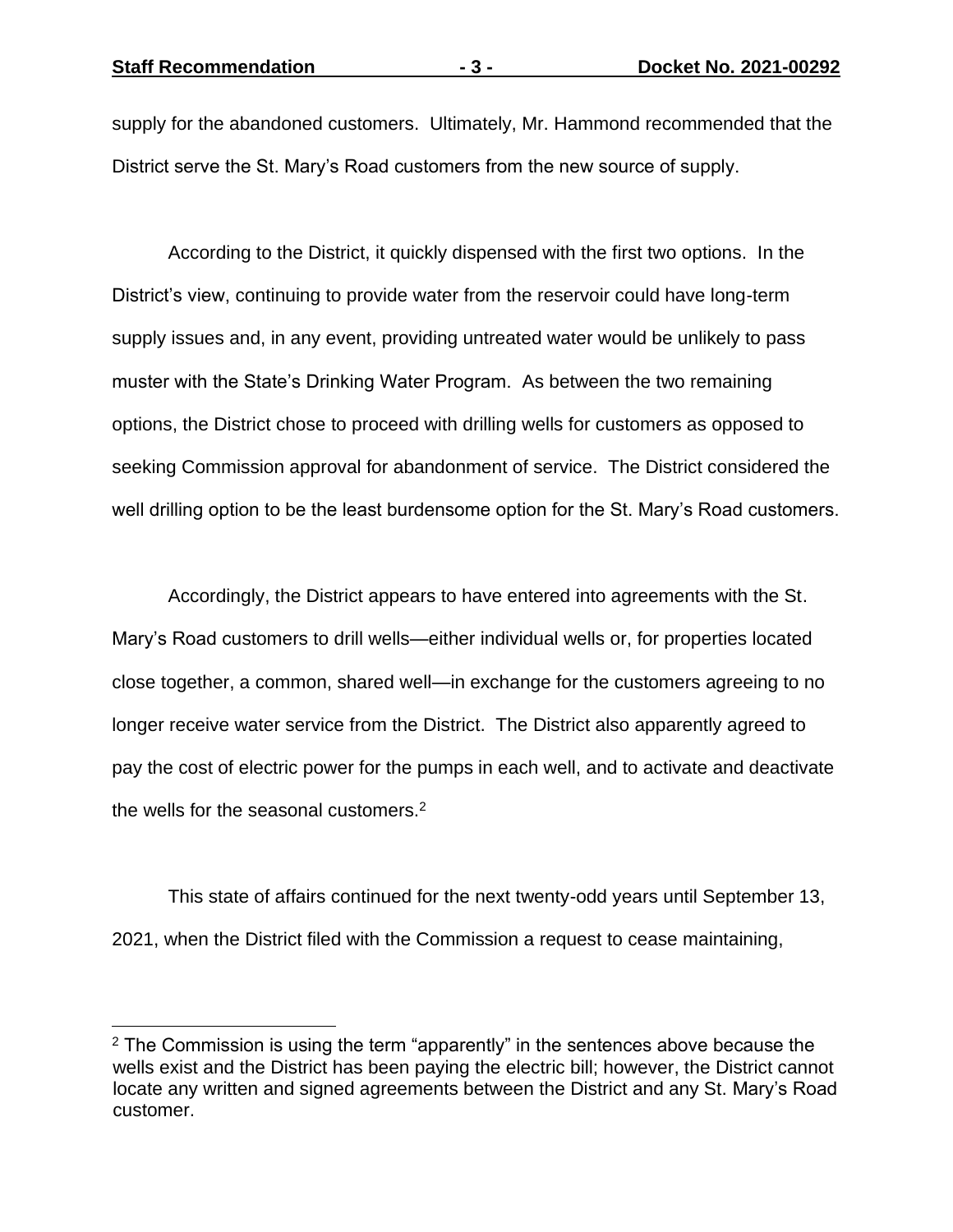electrifying, and, for the seasonal customers, activating and deactivating the wells. This would likely constitute an abandonment of service under 35-A M.R.S. § 1104, and the District's petition requests just that.

Following receipt of the District's request, the Presiding Officers scheduled a case conference for October 7, 2021 to discuss the District's request with District representatives. Commission Staff's primary concern expressed during the case conference was whether the District had contacted the current owners of the St. Mary's Road properties and, if so, what the owners' opinions were on the matter.

The District stated that, save for a conversation with one owner who was in the process of selling their property, the District had not had a conversation with the affected owners, but had reached out to the owners by mail. The District also stated that it has not received any responses. Accordingly, the District did not, and does not, know whether the current property owners agree with the District's proposed plan of action. Commission Staff then offered to perform outreach to the affected customers if the District would provide contact information.

The District subsequently provided contact information for the St. Mary's Road owners, and the Commission sent certified letters<sup>3</sup> to each of the addresses provided by

<sup>&</sup>lt;sup>3</sup> The letters provided notice of this proceeding, a brief description of the District's request, and a copy of the District's initial filing, as well as multiple ways for the owners to easily contact the Commission: instructions on accessing the Commission's Case Management System, an email address for the Commission [\(Maine.PUC@maine.gov\)](mailto:Maine.PUC@maine.gov),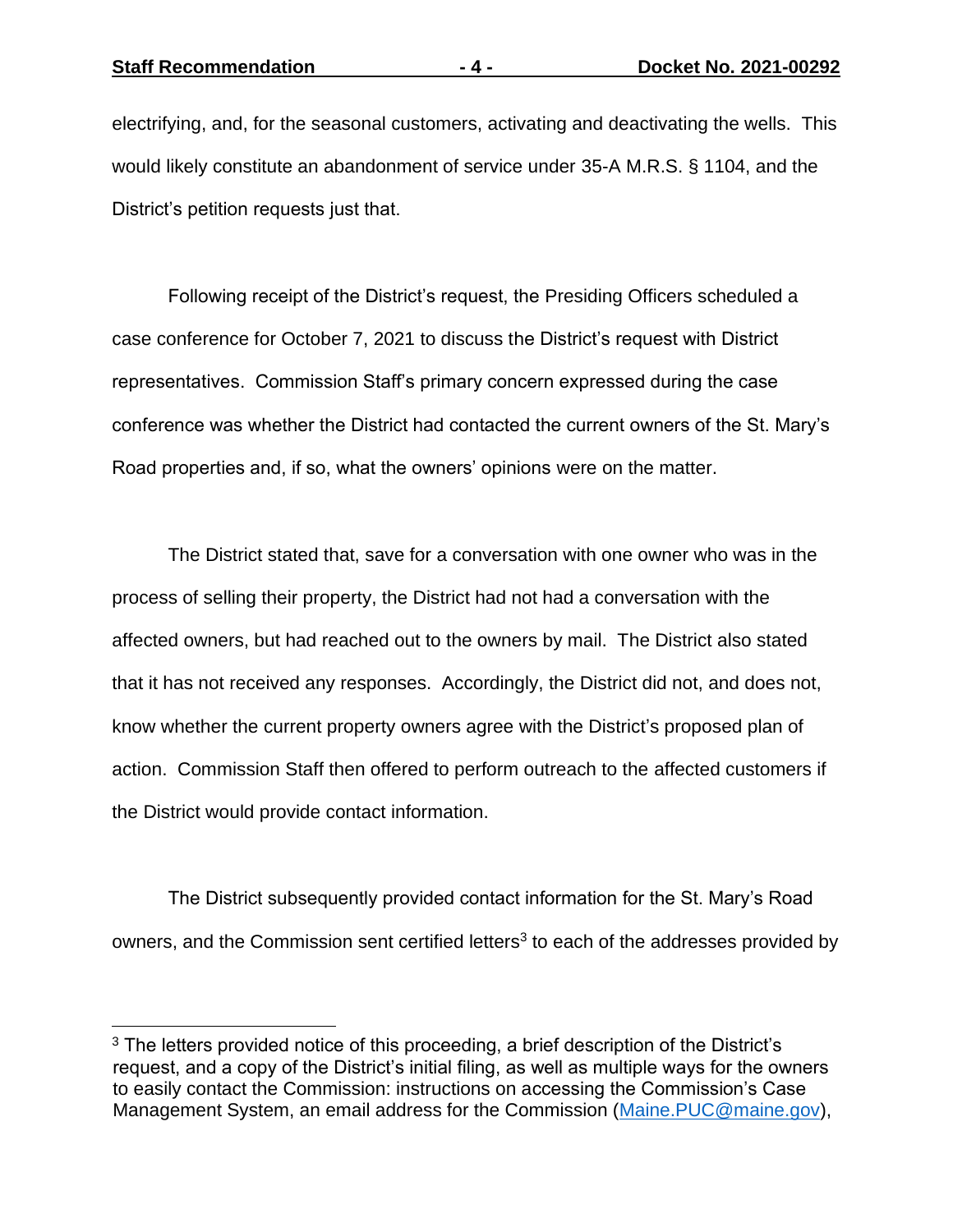**Staff Recommendation - 5 - Docket No. 2021-00292**

the District.<sup>4</sup> To date, the Commission has not received any responses to the letters, and none of the owners have filed anything in this Docket, contacted the Commission in any manner, nor added themselves to the notification list for this Docket. 5

### **III. LEGAL STANDARD**

Title 35-A M.R.S. § 1104(1) states that "[n]o public utility may abandon all or part of its plant, property or system necessary or useful in the performance of its duties to the public, or discontinue the service which it is providing to the public by the use of such facilities, without first securing the [C]ommission's approval." Further, 35-A M.R.S. § 1104(2) states that the Commission, in granting approval under Section 1104 may "may impose such terms, conditions or requirements as in its judgment are necessary to protect the public interest." Should the utility proceed with the abandonment, the utility is deemed by law "to have waived all objections to the terms, conditions or requirements imposed by the [C]ommission in that regard." *Id.*

the Commission's telephone and fax numbers, and the Commission's physical and mailing addresses.

<sup>&</sup>lt;sup>4</sup> In some instances, the District provided multiple addresses for a given owner, often the address on St. Mary's Road and another mailing address.

<sup>&</sup>lt;sup>5</sup> The Post Office returned some of the letters unopened because the St. Mary's Road address for the particular customer was not a mailing address. The Commission did, however, receive return receipts from four of the seven owners.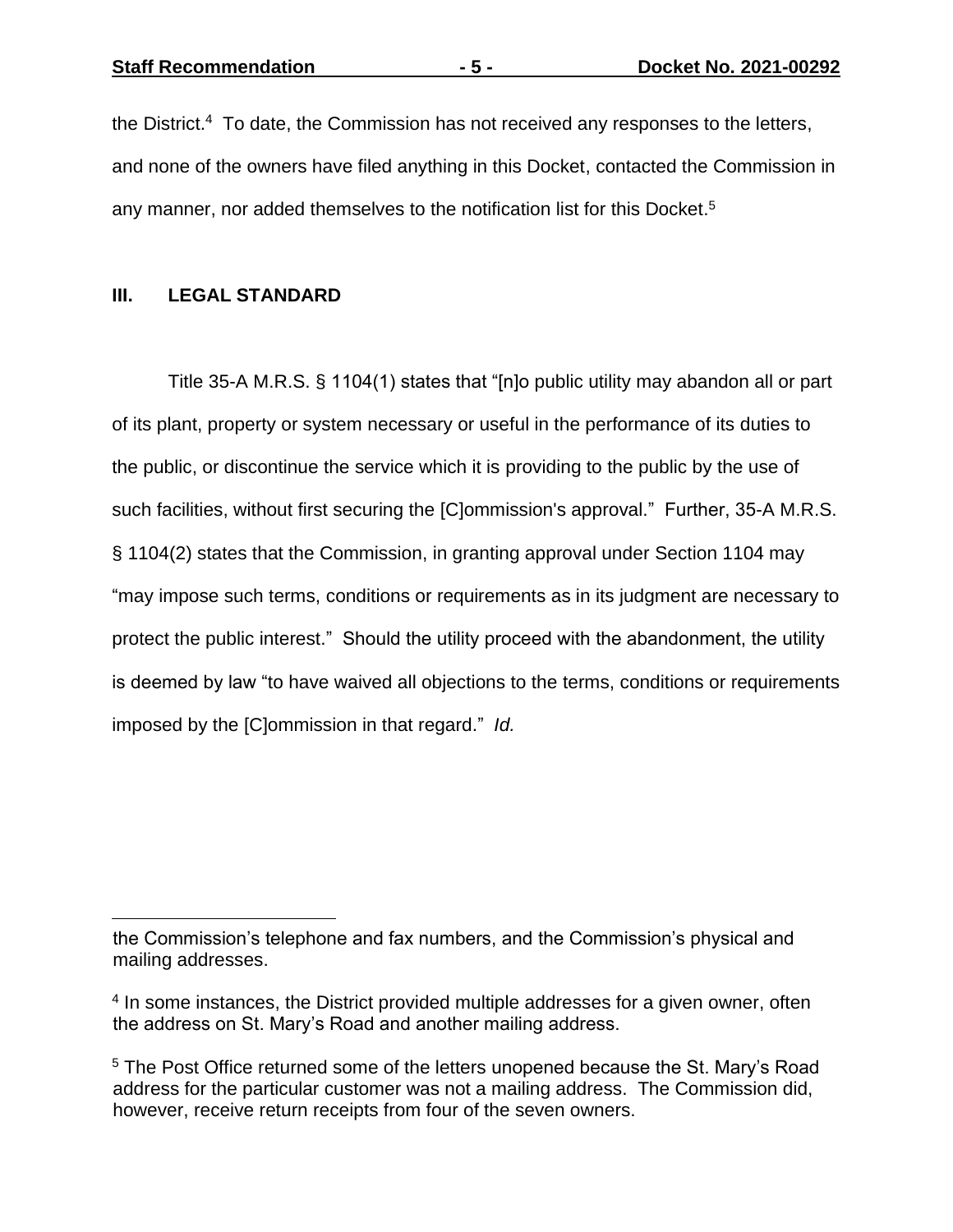#### **IV. DISCUSSION AND DECISION**

This case presents the Commission with a dilemma. On the one hand, it would be unusual for the Commission to impose upon property owners a cost that they have heretofore not had to bear without either the utility or the Commission first obtaining the express consent—or at the very least the input—of those property owners. Tempering this unusual situation is the fact that both the District and the Commission have attempted to contact the owners, and in the case of four of the seven properties the Commission has evidence that the owners received notice of the District's intentions, without any response from the owners.

On the other hand, the District is correct that it makes sense for the District's ratepayers as a whole to not continue to subsidize the seven St. May's Road properties that, arguably, have not been customers of the District for over 20 years. Nor have these former customers provided any revenue to the District for that same lengthy period of time.

Ultimately, given the substantial benefit conferred upon the St. Mary's Road property owners and the lost revenue to the District, Staff recommends that the Commission find that the District has more than adequately compensated the property owners for their loss of District service back in 1991. Thus, based on the record in this case, Staff recommends that the Commission find that the District has shown that good cause exists for no longer subsidizing the wells that are privately owned by the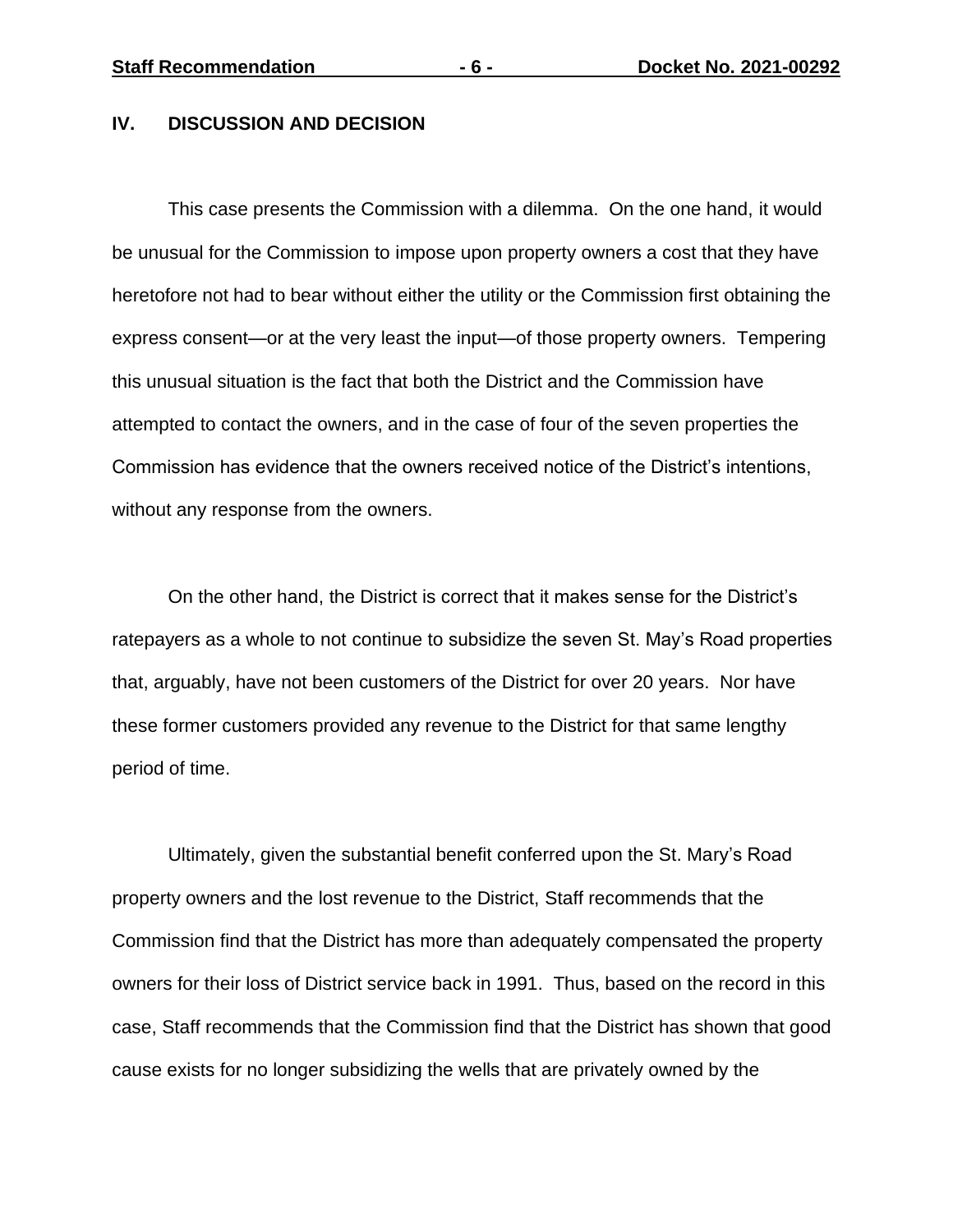residents of St. Mary's Road and, thus, Staff recommends that the Commission authorize the District to abandon service to those properties. However, Staff's recommendation is contingent upon the District satisfying certain conditions as set forth below.

To fully safeguard the interests of the St. Mary's Road property owners, Staff recommends that the Commission's authorization to abandon service be conditional on further action by the District and Commission review of any input from affected property owners, as detailed below. Should the District choose to proceed with the abandonment of service it must first (1) certify under penalty of perjury that it handdelivered a copy of the Staff Recommendation to each affected property on or before **Friday, June 8, 2022,** and left a copy of the Staff Recommendation at the property if the District could not provide the Staff Recommendation personally to a resident;<sup>6</sup> (2) certify under penalty of perjury that, on or before **Friday, June 17, 2022**, it made at least two other attempts to contact the affected property owners by mail, email, or telephone regarding the Staff Recommendation in this matter and to arrange for the delivery of a copy of the Staff Recommendation;<sup>7</sup> (3) certify under penalty of perjury that, on or before **Friday, June 17, 2022**, it published notice of the Staff Recommendation in this matter on its website (if the District has a website) or the website for the Town of Van Buren (if the District does not have a website) and provided notice though any social

<sup>&</sup>lt;sup>6</sup> If the District hand-delivers the Staff Recommendation directly into the hands of a resident or owner of an affected property, it need not make the mail, email, or telephone contact attempts in condition number 2.

<sup>&</sup>lt;sup>7</sup> If the District makes positive contact with a resident or owner of an affected property on the first contact attempt, it need not make the second attempt.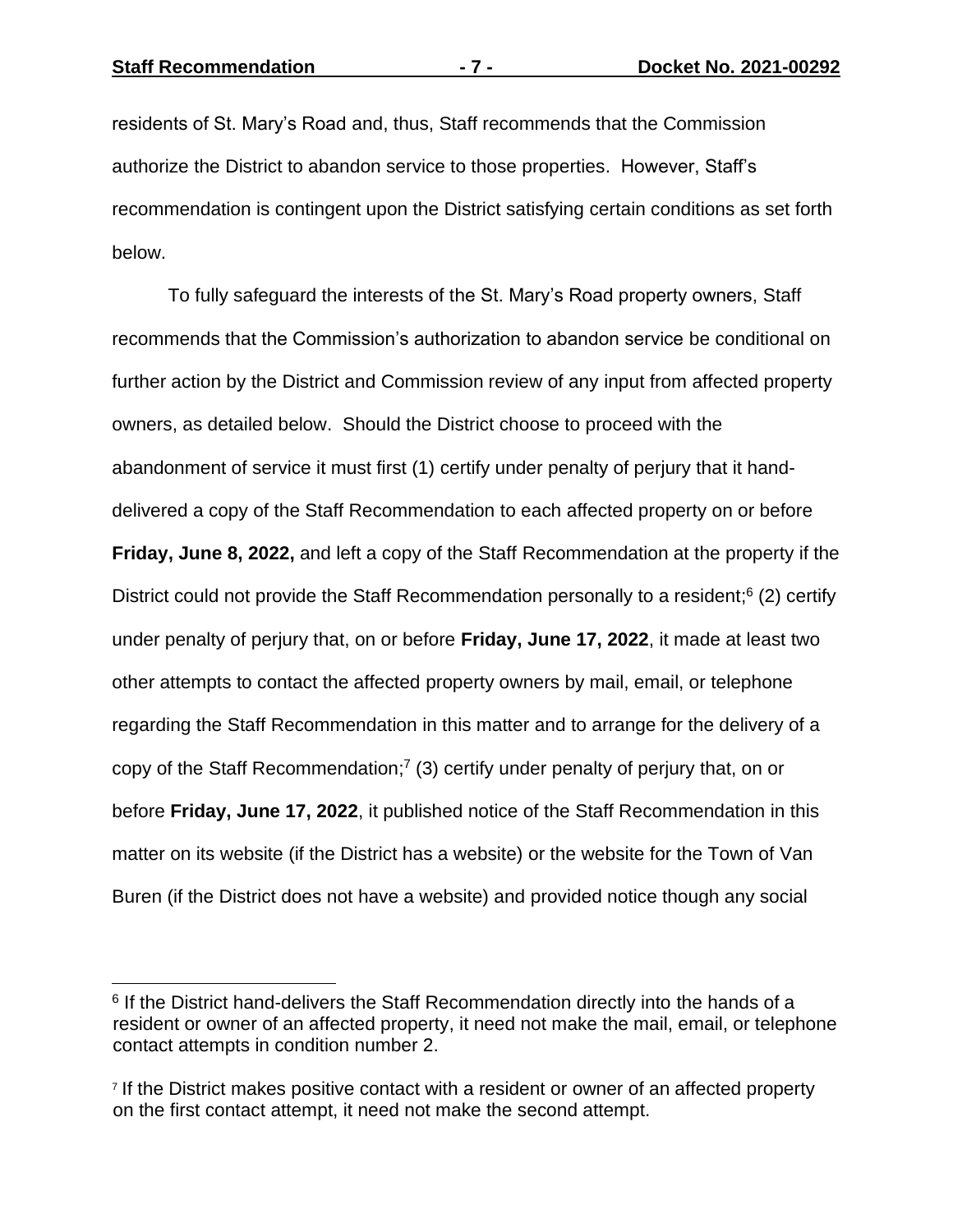media accounts managed by the District or the Town of Van Buren. Notices must include the Commission's contact email [\(Maine.PUC@maine.gov\)](mailto:Maine.PUC@maine.gov), telephone number ((207) 287-3831), and mailing address (18 State House Station, Augusta, ME 04333- 0018), as well as the July 8, 2022 comments and exceptions deadline provided below; and (4) file the above-referenced certifications in this Docket on or before **Friday, July 1, 2022**.

Upon notice or receipt of the Staff Recommendation, affected property owners may provide comments or exceptions to the Staff Recommendation. Comments or Exceptions must be received on or before **4:00 p.m., Friday, July 8, 2022**. Affected property owners may contact the Commission using the contact information described above to get further instructions and assistance in providing comments or exceptions on the Staff Recommendation and the District's request to abandon service.

#### **V. CONCLUSION**

Upon receipt of the District's compliance filings, and in the absence of any objection from the affected property owners, Commission Staff will recommend that the Commission approve the District's abandonment request. Should the Commission receive objections from the affected property owners, Staff will recommend that the Commission engage in further process to resolve this matter.